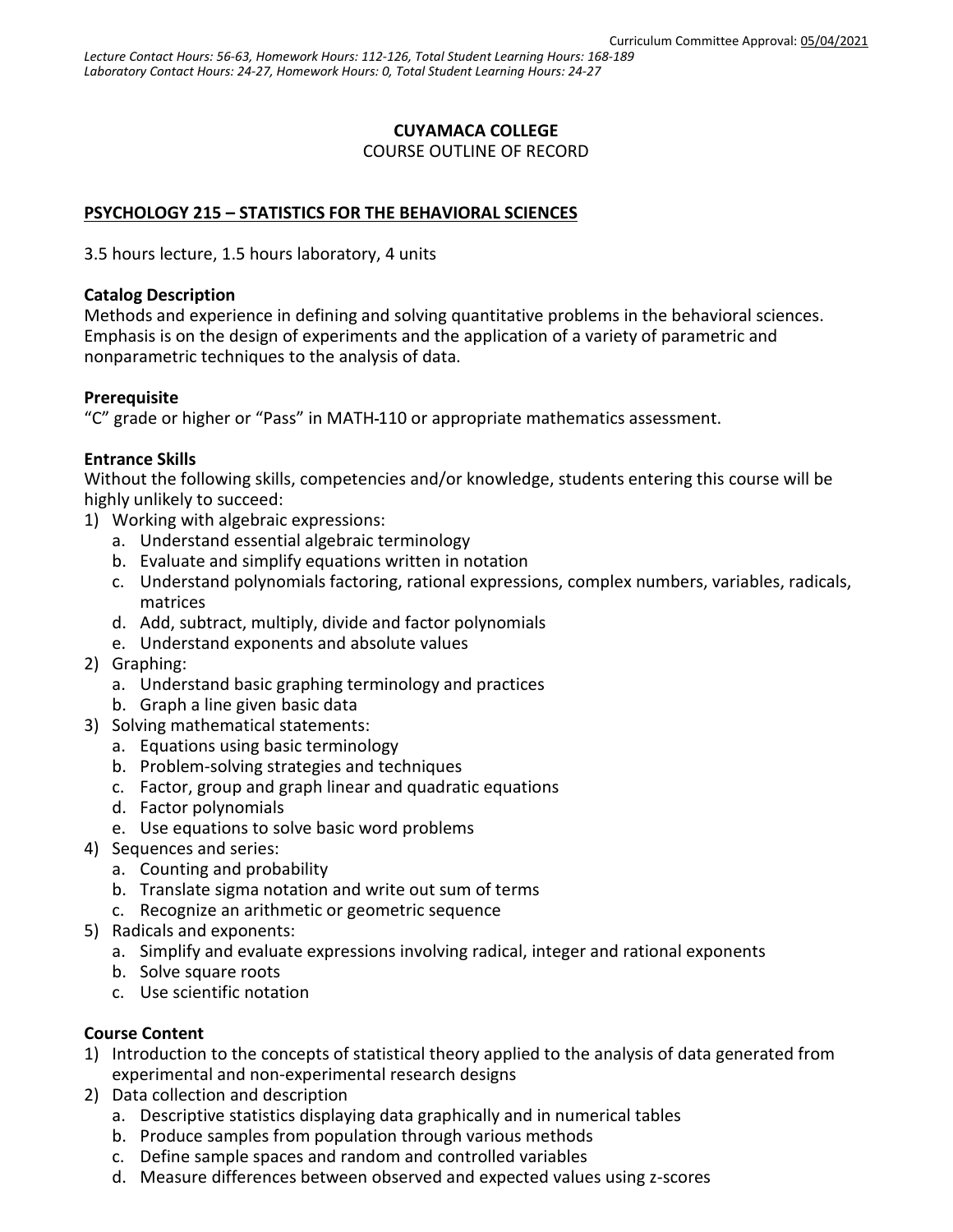- e. Use of statistical software (SPSS, PSPP, EXCEL) to summarize and analyze data and produce and intemperate graphs and charts
- 3) Introduction to probability distributions
	- a. Limitations of the Central Limit Theorem
	- b. Assessment of simple probability calculations with known outcomes
	- c. Assessment of normally distributed probability calculations
	- d. Calculation of probably with multiple measures
	- e. Application of probability to validation of hypotheses
	- f. Differences between samples and populations as well as different sample distributions
- 4) Estimation and hypothesis testing
	- a. Distribution, variance of means and other statistics
	- b. Student's "t" distribution: single population, paired samples , two populations means
	- c. Confidence limits and hypothesis testing
	- d. Calculation of Power and effect size
- 5) Analysis of variance
	- a. Variances of samples and their means, "F" distribution
	- b. Null hypothesis, partitioning the total sum of squares and degrees of freedom
	- c. Heterogeneity among sample means
	- d. Identification of between subjects and within subjects variances
- 6) Single classification ANOVA
	- a. LSD and Tuckey follow up t-testing
	- b. A prioi and a posteriori testing
- 7) Two way ANOVA with and without replicating; significance testing
- 8) Assumptions of analysis of variance: nonparametric methods in lieu of ANOVA
- 9) Regression: basic computations, tests of significance, uses
	- a. Calculation of proportionate reduction of error for simple regressions
	- b. Calculation of weight of variables in regression equations
- 10) Correlation: product-moment correlation coefficient, significance tests, applications, nonparametric methods
- 11) Analysis of frequencies: tests for goodness of fit, e.g., Chi-Square

# **Course Objectives**

Students will be able to:

- 1) Evaluate measures of central tendency displayed in graphs, charts and computer outputs to describing samples of data.
- 2) Identify benefits and limitations of different types of data used in the Social Sciences (scale, ordinal, nominal, continuous).
- 3) Produce and intemperate graphs and numerical tables to show descriptive statistics.
- 4) Calculate Means, Variances, and various error terms from different types of data from different sample distributions.
- 5) Collect data using various methods and input scores into statistical software (SPSS, PSPP, EXCEL, CALCULATOR) for analysis.
- 6) Calculate and interpret computer outputs showing correlations, proportionate reduction in error, and regression analysis.
- 7) Calculate and assess the mathematical formulas of probability and apply them to statistical hypothesis testing from different types of data including students' t distributions as well as normal distributions.
- 8) Determine the difference between sample and population data and the implications of the Central Limit Theorem on the analysis of data.
- 9) Evaluate a hypothesis and produce the relevant statistical hypotheses and determine the appropriate statistical method to evaluate a variety of types of variables using one or two populations.
- 10) Discuss the computation and use of statistical power, its implications with Type I and Type II errors, and relevance in determining statistical significance.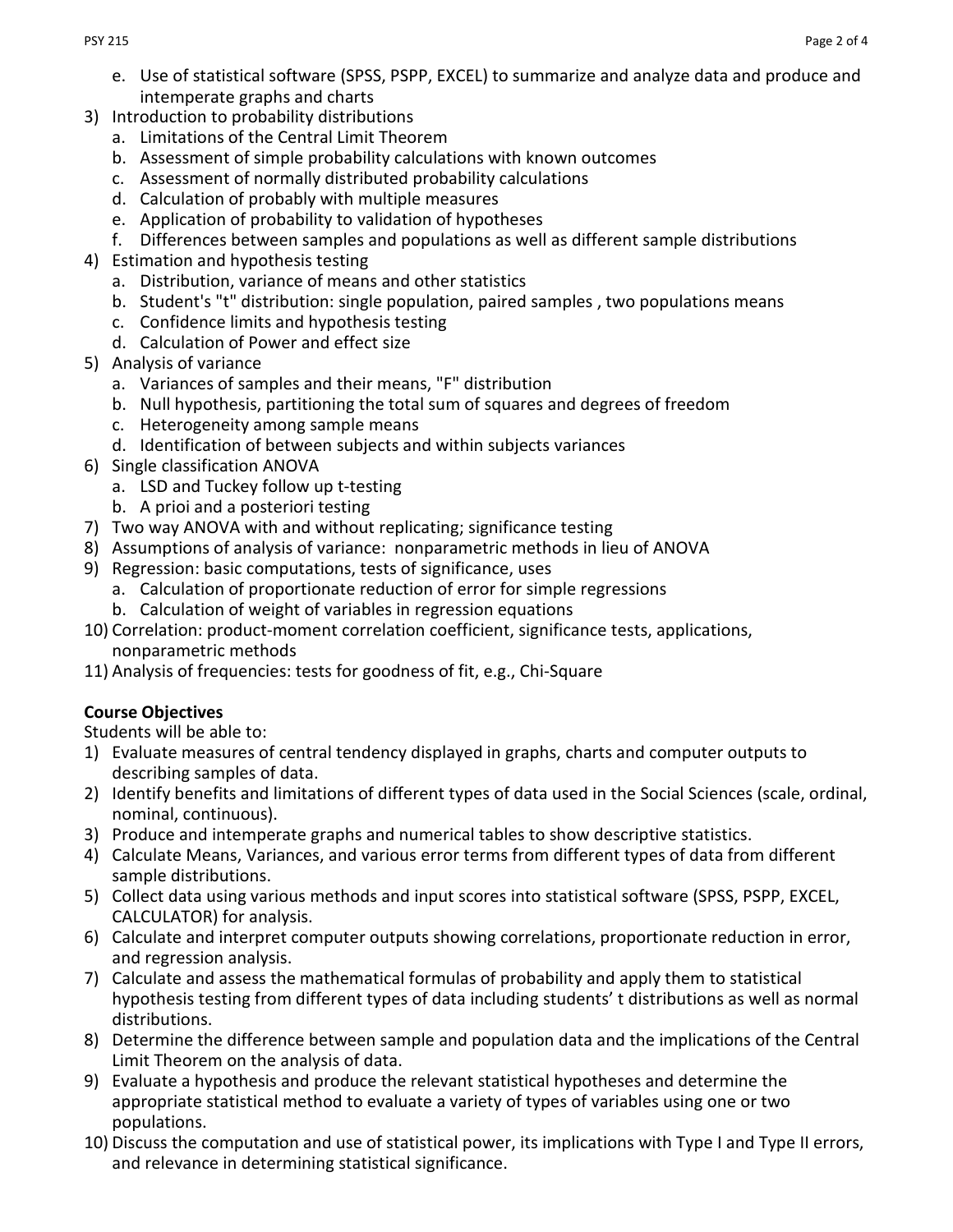- 11) Explore the limitations and assumptions that underlie hypothesis testing and the calculation of p values from various types of data.
- 12) Correctly calculate t tests for dependent and independent means using statistical software or by reading computer generated outputs.
- 13) Compare and contrast the differences in the error terms of z scores, t tests and analysis of variance and their role in evaluating a statistical hypothesis.
- 14) Explain the basic components of the formula for the z score, F ratio, and t score.
- 15) Investigate a hypothesis through literature research, development of proper experimental methods and research protocol, analysis and a written conclusion.
- 16) Use a Multivariate Analysis of Variance to validate a hypothesis explaining all main effects and interaction effects found in the analysis.
- 17) Use linear regression to complete analysis and discus effects of various measures on a dependent variable.
- 18) Apply correct statistical method for analysis of data from diverse subjects such as Sociology, Social Work, Anthropology, Psychology, and other behavioral sciences.

## **Method of Evaluation**

A grading system will be established by the instructor and implemented uniformly. Grades will be based on demonstrated proficiency in subject matter determined by multiple measurements for evaluation, one of which must be essay exams, skills demonstration or, where appropriate, the symbol system.

- 1) Quizzes and exams that measure students' ability to recognize, describe, explain, and provide examples of the theories pertaining to different statistical procedures.
- 2) Written analysis of computer-generated outputs in which students analyze, interpret and determine answers to statistical hypotheses.
- 3) Group or individual projects or research papers that require students to analyze data and then explain differences within and between data using graphs and relevant charts.
- 4) Interactive group activities in which students analyze and discuss the validity of research projects, and the critical analysis of data and research methods.

### **Special Materials Required of Student**

Access to computer lab with SPSS software or equivalent

### **Minimum Instructional Facilities**

Smart classroom computer lab for data analysis

# **Method of Instruction**

- 1) Lecture and discussion
- 2) Group discussion, cooperative learning exercises
- 3) Individual and group projects, structured in-class exercises, demonstrations
- 4) Online instruction in software analysis techniques

# **Out-of-Class Assignments**

- 1) Data entry and analysis
- 2) Written reports based on classroom data analysis
- 3) Online quiz and interactive discussion
- 4) Written reports based on outcomes of experiments

# **Texts and References**

- 1) Required (representative examples):
	- a. Larson & Farber. *Elementary Statistics: Picturing the World*. 6th edition. Pearson, 2014.
	- b. Gravetter & Wallnau, *Essentials of Statistics for the Behavioral Sciences*. 8th edition. Cengage, 2014.
- 2) Supplemental: SPSS statistical software, PSPP software or similar statistical analysis programs